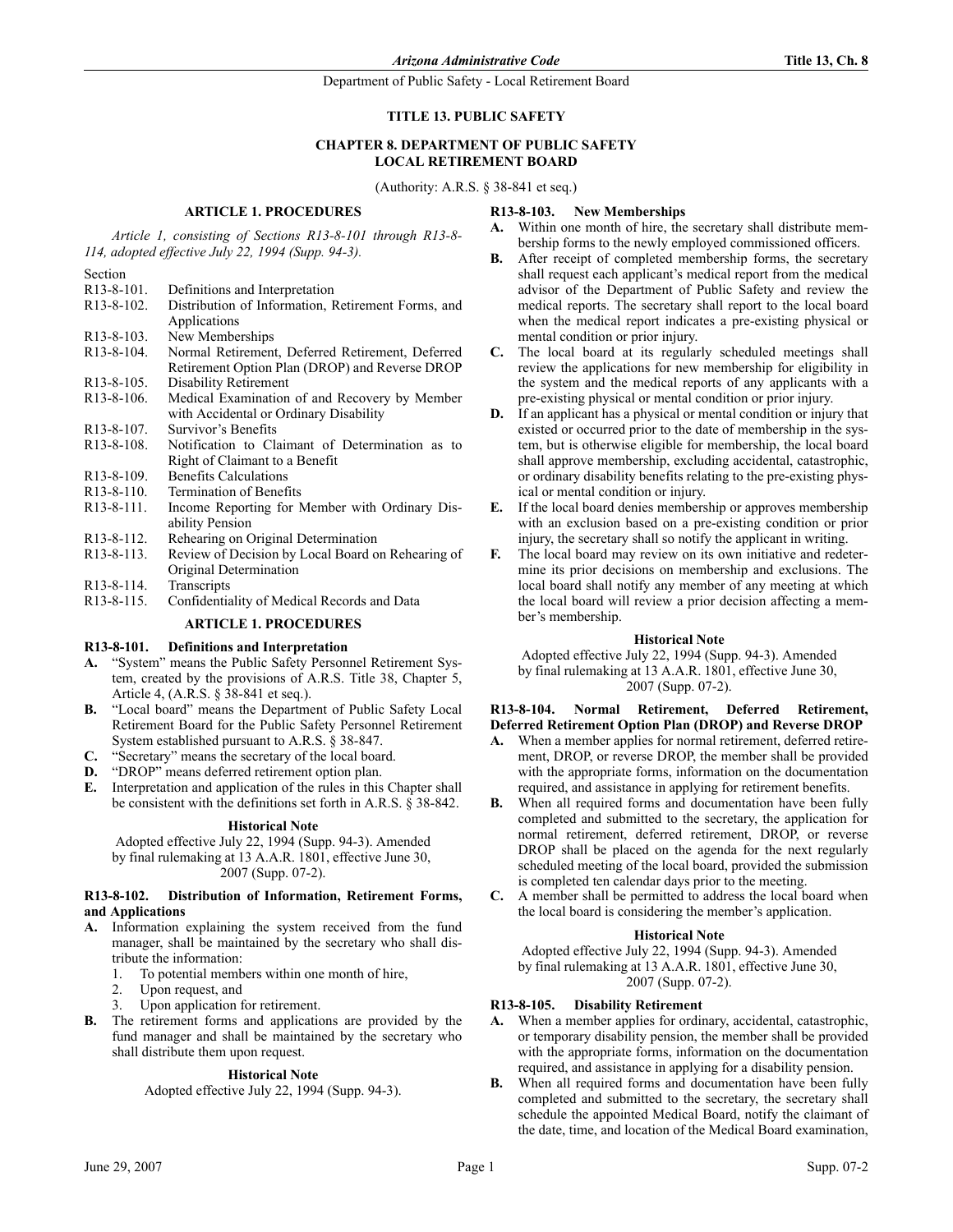and forward the application and all appropriate papers to the Medical Board.

- **C.** If the claimant is applying for an ordinary disability pension, the local board shall request the Medical Board to address specifically:
	- 1. Whether the claimant:
		- a. Has a physical condition which totally and permanently prevents the claimant from performing a reasonable range of duties within the member's department, or
		- b. Has a mental condition which totally and permanently prevents the claimant from engaging in any substantial gainful activity, and
	- 2. Whether the claimant's disability is the result of a physical or mental condition or injury that existed or occurred prior to the claimant's date of membership in the system.
- **D.** If the claimant is applying for an accidental disability pension, the local board shall request the Medical Board to address specifically:
	- 1. Whether the claimant has a physical or mental condition which totally and permanently prevents the claimant from performing a reasonable range of duties within the member's job classification,
	- 2. Whether the disabling condition was incurred in the performance of the member's job duties, and
	- 3. Whether the claimant's disability is the result of a physical or mental condition or injury that existed or occurred prior to the claimant's date of membership in the system.
- **E.** If the claimant is applying for a temporary disability pension, the local board shall request the Medical Board to address specifically:
	- 1. Whether the claimant has a physical or mental condition which totally and temporarily prevents the claimant from performing a reasonable range of duties within the member's department, and
	- Whether the disabling condition was incurred in the performance of the member's job duties.
- **F.** If the claimant is applying for a catastrophic disability pension, the local board shall request the Medical Board to address specifically:
	- 1. Whether the claimant has a physical condition which totally and permanently prevents the claimant from engaging in any gainful employment,
	- 2. Whether the disabling physical condition or injury was incurred in the performance of the claimant's employment duties, and
	- 3. Whether the claimant's disability is the result of a physical condition or injury that existed or occurred prior to the claimant's date of membership in the system.
- **G.** Upon receipt of the Medical Board's evaluation, the secretary shall forward a copy of the evaluation to the claimant, and the application for disability retirement shall be placed on the agenda for the next regularly scheduled meeting of the local board, provided the evaluation is received ten calendar days prior to the meeting.
- **H.** A member shall be permitted to address the local board when the local board is considering the member's application.

### **Historical Note**

Adopted effective July 22, 1994 (Supp. 94-3). Amended by final rulemaking at 13 A.A.R. 1801, effective June 30, 2007 (Supp. 07-2).

### **R13-8-106. Medical Examination of and Recovery by Member with Accidental or Ordinary Disability**

**A.** When the local board determines that a member qualifies for an ordinary or accidental disability retirement pension and the member will not reach normal retirement date within one year of the initial determination, the local board shall determine whether and when to request medical re-examination pursuant to A.R.S. § 38-844(E).

- **B.** If the local board requests a medical re-examination, the secretary shall so calendar the requested medical examination; process and direct the relevant medical documents; notify the member of the date, time, and location of the medical examination; and forward appropriate documentation to the doctors or clinic performing the medical examination.
- **C.** The local board shall request the Medical Board performing the medical re-examination to address specifically whether the member has sufficiently recovered to be able to engage in a reasonable range of duties within the member's department.
- **D.** Upon receipt of the report of the medical re-examination, the secretary shall forward a copy to the member and place the item on the agenda for the next regularly scheduled meeting of the local board, provided the report is received ten calendar days prior to the meeting.
- **E.** The member shall be permitted to address the local board at any board meeting at which a determination on recovery may be made.
- **F.** If the local board determines that the member has recovered sufficiently to be able to engage in a reasonable range of duties within the member's department, the local board shall notify the member and the member's department. If the member's department makes an offer of employment to the member, and the member refuses an offer of employment from the member's department or from any employer in the system, the local board shall terminate benefits.
- **G.** If the local board determines that the member has not recovered, the local board shall determine whether and when to request another medical re-examination pursuant to A.R.S. § 38-844(E).
- **H.** Notwithstanding the provisions of subsections (A) and (G), the local board may request a medical re-examination pursuant to A.R.S. § 38-844(E) at any time prior to the normal retirement date of a member with a disability pension.

### **Historical Note**

Adopted effective July 22, 1994 (Supp. 94-3). Amended by final rulemaking at 13 A.A.R. 1801, effective June 30, 2007 (Supp. 07-2).

# **R13-8-107. Survivor's Benefits**

- **A.** When a surviving spouse or a guardian applies for benefits, the surviving spouse or guardian shall be provided with the appropriate forms, information on the documentation required, and assistance in applying for death benefits for surviving spouse, guardian, and eligible children.
- When all required forms and documentation have been fully completed and submitted to the secretary, the application for survivor's benefits shall be placed on the agenda for the next regularly scheduled meeting of the local board, provided the submission is completed ten calendar days prior to the meeting.
- **C.** Upon application, the surviving spouses, guardians, and eligible children shall be permitted to address the local board.

### **Historical Note**

Adopted effective July 22, 1994 (Supp. 94-3).

### **R13-8-108. Notification to Claimant of Determination as to Right of Claimant to a Benefit**

**A.** When the local board approves applications for retirement, disability pensions, and survivor's benefits, the claimant shall receive notification of the local board's original determination either by attending the meeting at which the action was taken,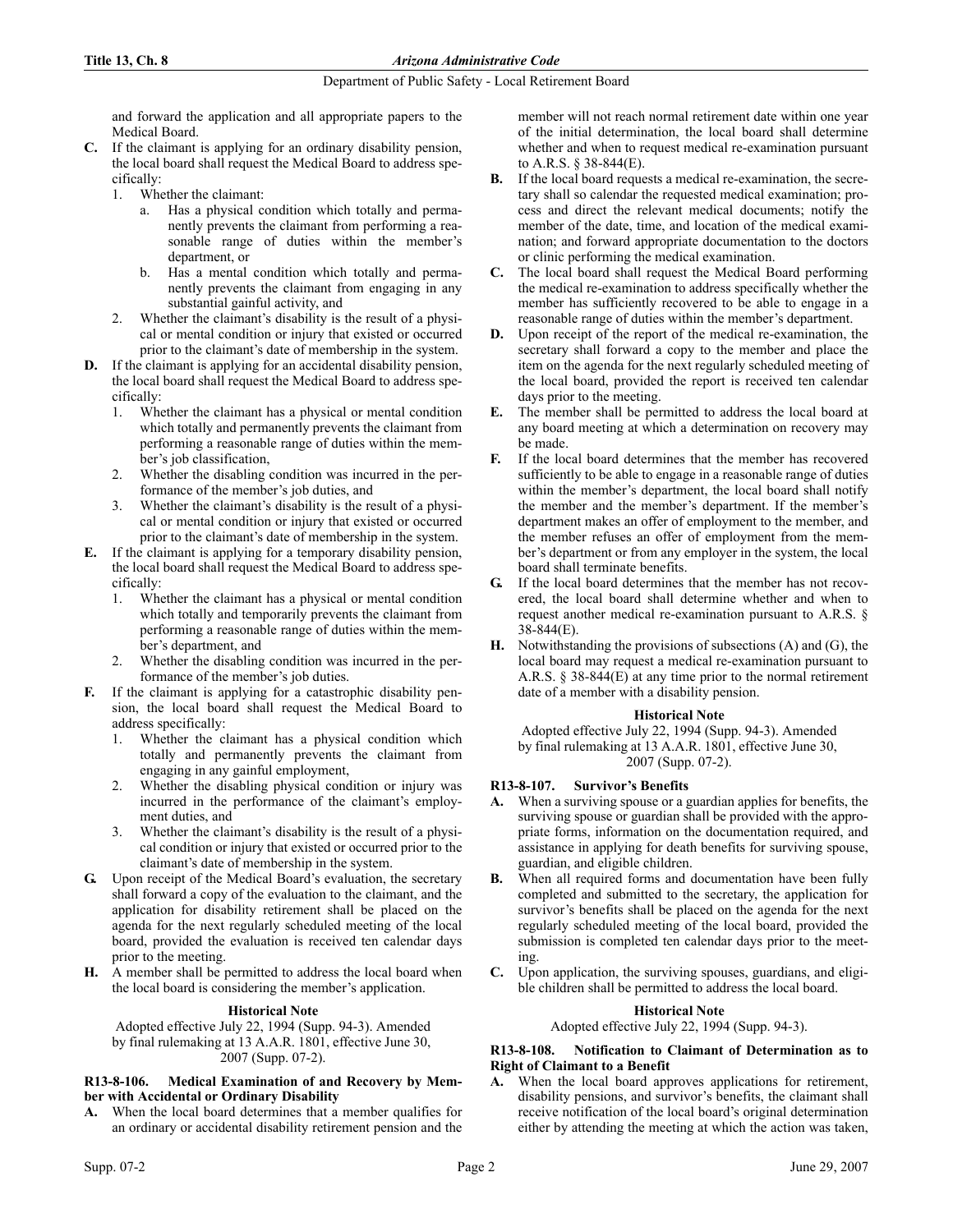by certified mail, or by receiving benefits from the system pursuant to the local board's original action.

**B.** When the local board denies applications for retirement, disability pensions, and survivor's benefits, the claimant shall receive notification of the local board's original determination either by attending the meeting at which the action was taken or by certified mail. The notification shall include notification to claimant of the statutory right to apply for a rehearing on the original determination within 60 days after receipt of notification.

### **Historical Note**

Adopted effective July 22, 1994 (Supp. 94-3).

### **R13-8-109. Benefits Calculations**

- **A.** The local board delegates to the secretary the calculation of DROP benefits, service retirement benefits, disability retirement benefits, and death benefits for surviving spouses of members and retired members, guardians, and eligible children.
- **B.** Subsequent to the issuance of a member's last paycheck, the secretary shall calculate the member's service retirement benefits or the disability retirement benefits.
- **C.** Subsequent to a member's last contribution to the System after approval of the member's participation in DROP, the secretary shall calculate the member's DROP benefit.
- **D.** The member, surviving spouse, guardian, or eligible child shall receive notification of the calculation of benefits by receiving benefits from the system or by certified mail.

### **Historical Note**

Adopted effective July 22, 1994 (Supp. 94-3). Amended by final rulemaking at 13 A.A.R. 1801, effective June 30, 2007 (Supp. 07-2).

### **R13-8-110. Termination of Benefits**

- **A.** Upon the death of a retired member, the local board shall terminate the member's benefits effective the first day of the month following the death and shall consider applications for survivor's benefits, if and when submitted.
- **B.** When an eligible child is no longer eligible, the local board shall terminate the child's pension and, where appropriate, any guardian or conservator's pension.

### **Historical Note**

Adopted effective July 22, 1994 (Supp. 94-3). Amended by final rulemaking at 13 A.A.R. 1801, effective June 30, 2007 (Supp. 07-2).

### **R13-8-111. Income Reporting for Member with Ordinary Disability Pension**

- **A.** No later than April 30 of each year, each member receiving ordinary disability payments during the period prior to the member's normal retirement date shall provide a notarized statement to the local board which identifies all income from employment, including self-employment, received by the member in the previous calendar year and describes the employment and self-employment from which the member received income. The statement shall also include the fair market value of all benefits received by the member during the previous calendar year as compensation for such employment or self-employment. Copies of all income tax statements, 1099 forms, and W-2 forms reflecting the member's income for the previous calendar year shall be attached to the notarized statement.
- **B.** Upon written request by a member, the local board may grant the member an additional 30 days to allow the member to provide the local board with the information required under subsection  $(A)$ .
- **C.** If a member fails to report income as required by this rule, the local board shall suspend any further ordinary disability payments to the member until the member reports income for the previous year.
- **D.** After the local board reviews the reported income information, the secretary shall return the copies of all income tax statements, 1099 forms, and W-2 forms to the member.

### **Historical Note**

Adopted effective July 22, 1994 (Supp. 94-3). Amended by final rulemaking at 13 A.A.R. 1801, effective June 30, 2007 (Supp. 07-2).

### **R13-8-112. Rehearing on Original Determination**

- **A.** The local board shall conduct rehearings pursuant to A.R.S. § 38-847(H) as though the rehearings were an adjudicative proceeding under A.R.S. Title 41, Chapter 6, Article 6 (A.R.S. § 41-1061 et seq.).
- **B.** If the fund manager applies for a rehearing, the claimant whose benefit determination may be affected shall be a party to the proceeding.
- **C.** By ten calendar days prior to the rehearing, the claimant or fund manager shall submit to the local board a list of witnesses whom the claimant or fund manager intends to call to testify at the hearing and of all exhibits which the claimant or fund manager intends to use at the hearing as well as a copy of all listed exhibits.
- **D.** By ten calendar days prior to the rehearing, the claimant or fund manager may submit to the local board a written statement setting forth the facts of the case and a brief addressing relevant issues.
- **E.** If the claimant, fund manager, or local board desires subpoenas pursuant to A.R.S.  $\S$  41-1062(A)(4), the subpoenas shall be submitted at least ten calendar days prior to the rehearing to the secretary for issuance by the presiding hearing officer. Service of the subpoenas is the responsibility of the party requesting issuance of the subpoenas.
- **F.** Applications for permission to take depositions pursuant to A.R.S.  $\S$  41-1062(A)(4) shall be submitted to the secretary for determination by the presiding hearing officer.
- **G.** Unless the local board decides otherwise, the chairperson of the local board shall function as the presiding hearing officer.
- **H.** The burden of proof for establishing a disability shall be with the claimant.

### **Historical Note**

Adopted effective July 22, 1994 (Supp. 94-3). Amended by final rulemaking at 13 A.A.R. 1801, effective June 30, 2007 (Supp. 07-2).

### **R13-8-113. Review of Decision by Local Board on Rehearing of Original Determination**

- **A.** Except as provided in subsection (H), the decision by the local board on rehearing of the original determination may be vacated and a new rehearing granted on motion of the aggrieved party for any of the following causes materially affecting that party's rights:
	- 1. Irregularity in the administrative proceedings of the local board or the hearing officer or prevailing party, or any order or abuse of discretion, whereby the moving party was deprived of a fair hearing.
	- 2. Misconduct of the local board, the hearing officer, or prevailing party.
	- 3. Accident or surprise which could not have been prevented by ordinary prudence.
	- 4. Material evidence, newly discovered, which with reasonable diligence could not have been discovered and produced at the rehearing.